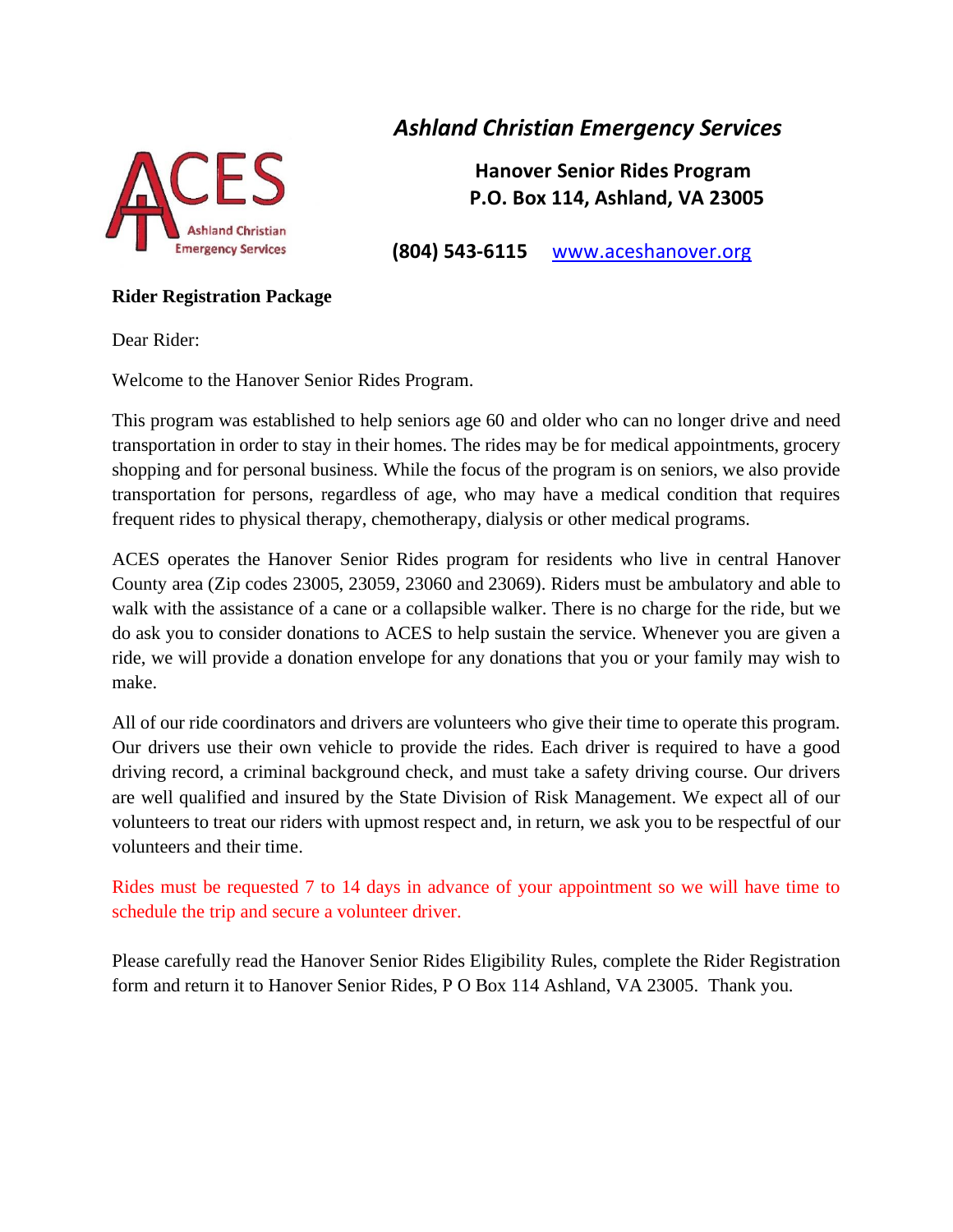# **Hanover Senior Rides – Rider Eligibility Rules**

#### **Please read our guidelines below and please sign the agreement at the end.**

The **Hanover Senior Rides** program is for persons age 60 or older who need transportation to (1) medical appointments, (2) grocery shopping or (3) personal business (such as banking). While our focus is on seniors, we may also provide rides for persons who have a medical condition that requires frequent medical treatments such as physical therapy, chemotherapy or dialysis. We are glad to serve you, and it's important that you understand how our organization operates so we can provide you with the best service possible. *We ask you to please be considerate of our volunteers for their time and their willingness to serve you!* 

#### **Hanover Senior Ride Services**

**All of the Hanover Senior Rides Drivers are volunteers**. Not only do they donate their time, but they use their own vehicles and pay for their own gas to transport people in our community who need rides. Please **Do NOT** give money or tips to the drivers. *See Donations below.*

**Our Ride Coordinators are volunteers.** They are on call Monday through Friday: 9:00 a.m. – 5:00 p.m. They donate their time, energy, and expertise to schedule your transportation appointment.

## **Regarding Animals:**

**When a Driver comes to your home, please contain your animals in a separate room. (A dog that seems friendly to you may misunderstand why a stranger is in the house and become aggressive.) Service animals may be acceptable after a review by the Hanover Senior Rides Program Director or the ACES Senior Rides Transportation Director.**

# **Eligibility- For Hanover Senior Ride Services**

If you are receiving Medicaid Benefits – please contact your benefits manager or case worker. Medicaid includes transportation services and you are not eligible for rides through the Hanover Senior Rides Program.

To qualify for the Hanover Senior Rides service, you must be **(**1) 60 years of age or older and (2) Independently ambulatory and continent. (The Drivers cannot transport incontinent or wheelchair clients.)

## **Guidelines for Riders:**

Please be considerate of the drivers who volunteer to provide your transportation by following these guidelines:

- **1. For MCEF:** Your pick-up location must be in one of the following Hanover Country zip code areas: 23111, 23116 and a portion of 23069.
- **2. For ACES:** Your pick-up location must be in one of the following Hanover County zip code areas: 23005, 23059, 23060 and a portion of 23069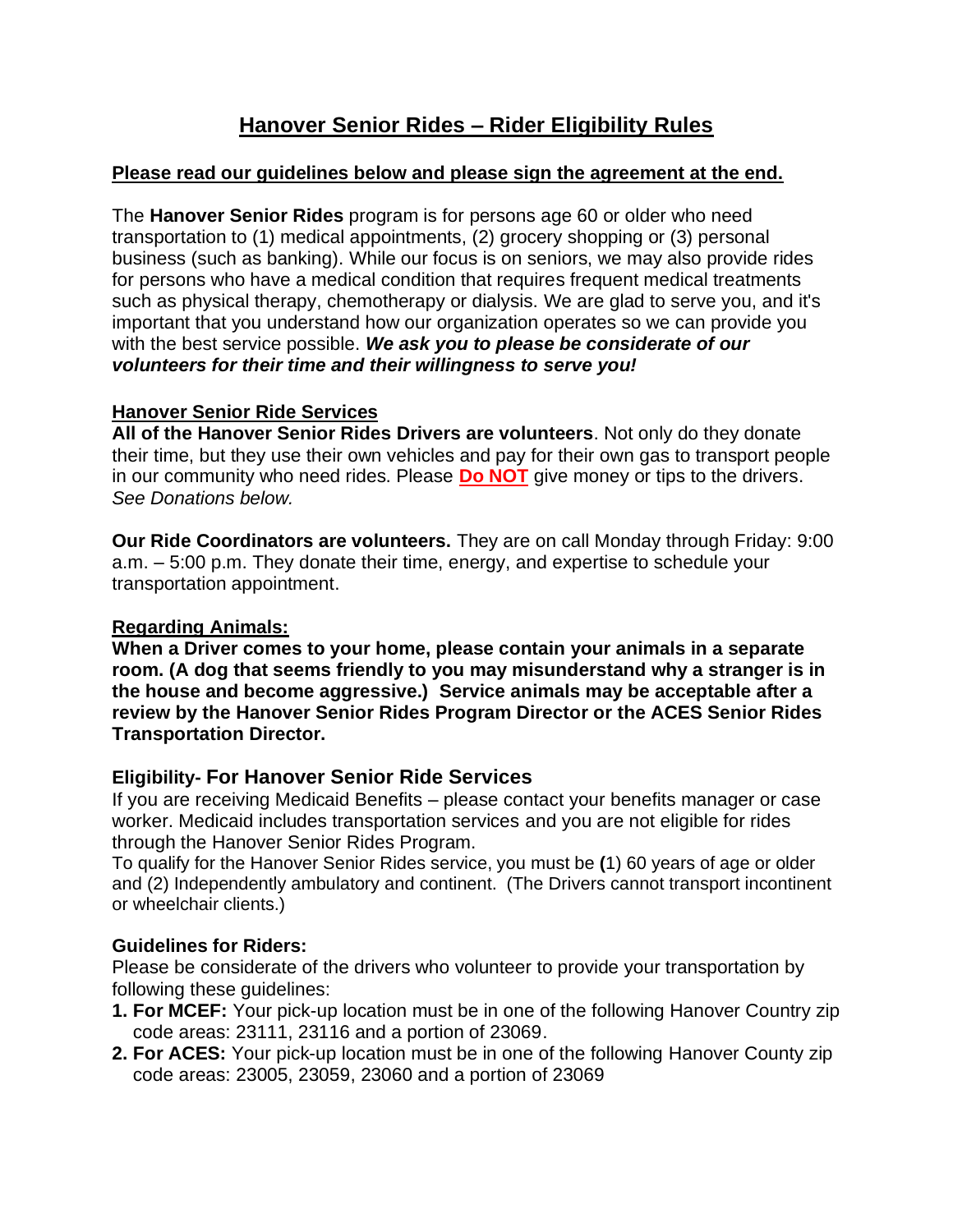- **3.** A standard time for a trip from pick-up to return is **2 hours**. **If you think your trip may be longer, please let the Ride Coordinator know when you call.**
- **4.** Please try to make the time for your appointments between **9:00 a.m. and 2:00 p.m**. Monday through Friday. We want to avoid rush-hour traffic.
- **5.** All grocery and other shopping trips must be to stores **within 5 miles** of your home.
- **6. Our drivers are not permitted to lift heavy objects. (No cases of water or drinks on shopping rides.)**
- **7. All arrangements for your transportation are to be made through our Coordinators. For Mechanicsville: (804) 357-9360; For Ashland: (804) 543-6115 Please do not call the driver at home. (The driver will call** *you* **to verify.)**
- **8. You are responsible for any tolls and parking fees associated with your ride.**
- **9. You need to call at least 7 days ahead of your appointment, but not more than 30 days ahead. If you leave a voice mail message, PLEASE SPEAK SLOWLY and state the following:**

 **Name** 

## **Phone Number**

**Date and time you need transportation, the location of medical appointment, personal business appointment, or grocery store.**

- **10.** We can only provide transportation for you **once in seven days.** More frequent trips put too much demand on our volunteer drivers. We can provide a maximum of two grocery shopping rides per month. Occasional exceptions can be made.
- **11. In the event of inclement weather**, **when the Hanover Schools are closed, the office is closed. No transportation will be provided for a scheduled appointment. The driver will contact you and let you know if he/she will be able to provide transportation that day.**
- **12.** Please be ready 10 minutes before the time of pick-up and be on the lookout for the driver in the event that they are having trouble finding your home.
- **13. Drivers should only make additional stops when it's a necessary part of the ride – such as stopping at the client's bank as part of a trip to the grocery store or stopping at a pharmacy after a medical visit. When you request the ride, please tell the ride coordinator if you need additional stops.**
- **14.** Please call us, **immediately**, if you have a change of plans and don't need the scheduled ride.
- **15.** All Virginia laws of the road, including seat belt laws, must be observed to protect our clients as well as our drivers.
- **16. Please understand that we will make every reasonable effort to provide the requested ride with one of our volunteers. However, if that is not possible the ride will be scheduled through our transportation partner, UZURV.**
- **17.** *Although this is a free service for you, our organization is supported through the donations of the people in the Mechanicsville and Ashland areas and a contribution is always appreciated in order to keep these services available. Your driver will provide a donation envelope after your ride for your use.*

**Please keep these guidelines and refer to them before calling Hanover Senior Rides at (804) 357-9360 for MCEF or (804) 543-6115 for ACES to request an appointment.**